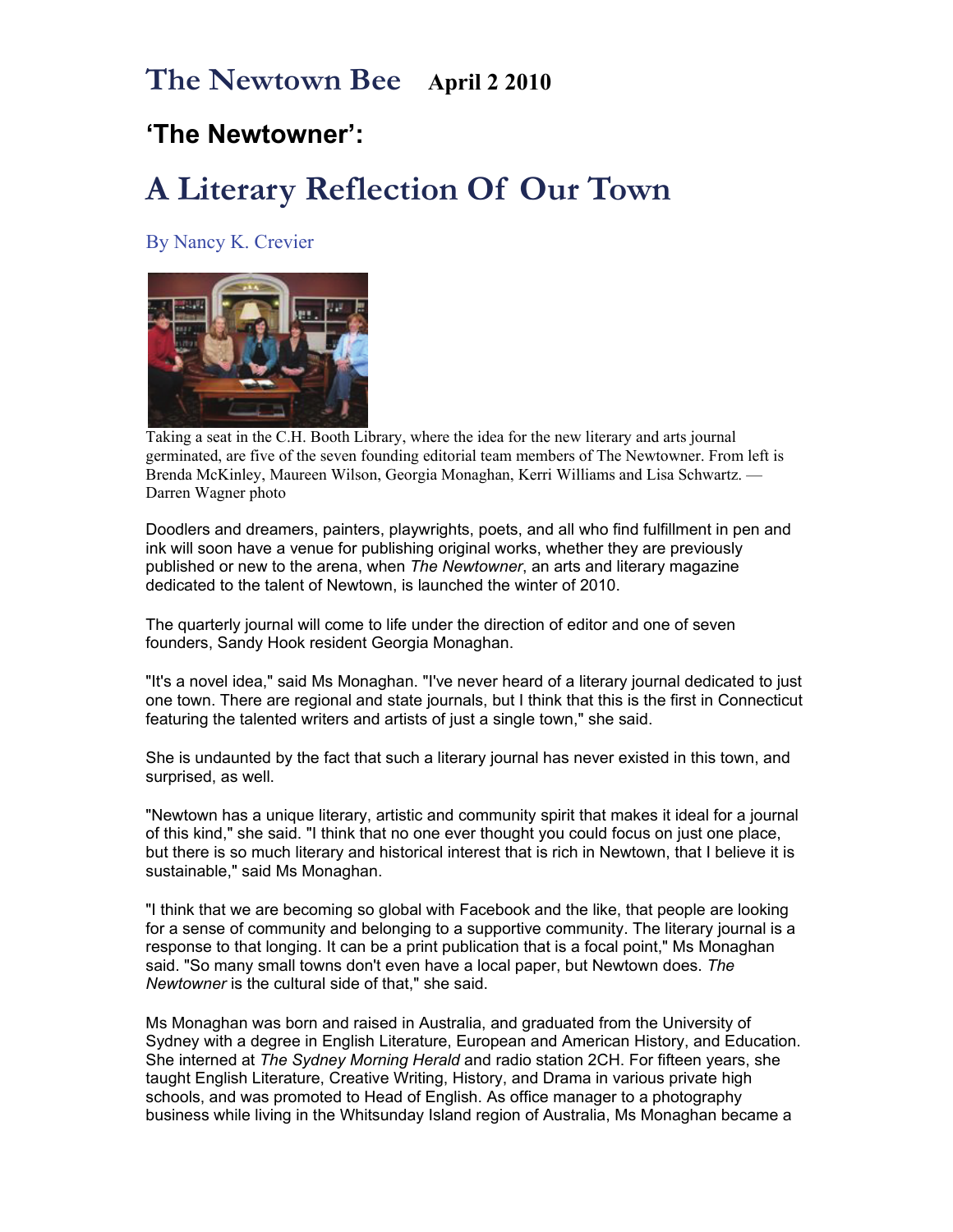travel writer. She has been published in Australian magazines and newspapers, and has traveled extensively. She moved with her husband and two children to Sandy Hook in 2008, and teaches and facilitates the C.H. Booth Creative Writing Group. Currently, she is working on a literary novel set in Australia.

She believes that her strong background in writing, travel, and photography, as well as the strength provided by the six other founders of *The Newtowner*, will provide the direction and skills needed to bring the journal to print.

She put forth the idea for the journal earlier this year at the writing class she teaches, and was stunned by the positive response.

"I hardly had the words out of my mouth and the heads started nodding," she said. "There's been a lot of enthusiasm."

## **"The Quaint & The Cosmopolitan"**

Ms Monaghan is joined in her effort by Kerri Williams, former managing editor of *The Norwalk Citizen-News*. Ms Williams, who will serve as the features editor for *The Newtowner*, was also "Living" editor for *The Darien News Review*, and has written for *The Norwalk Hour* and *The Taunton Daily Gazette*. A freelance writer for regional newspapers, Ms Williams is a creative writer, as well.

"Georgia and I are neighbors who met through a book club. She inspired me to join her writing group, and her enthusiasm is infectious," Ms Williams said.

"Lisa Schwartz described our goal as a combination of the quaint and the cosmopolitan, and I think that kind of sums up Newtown," said Ms Monaghan. Lisa Schwartz will join the volunteer staff as the poetry editor. Active in local politics and community affairs since moving to Newtown in 1993, she has worked for Fordham University School of Social Work and the New York State Society on Aging as a consulting editor for journal articles and organization newsletters. She graduated from Hofstra University with a degree in French, and is a poet, writing both in English and French.

Brenda McKinley, technical services librarian at C.H. Booth Library, has focused most of her writing on technical fields, recently branching out into creative writing. Ms McKinley will be the creative non-fiction editor at *The Newtowner*.

Tracy Hubbard is the creative director at Optima Group and has extensive experience in conceptual development, branding, copy development, and print production. She has won numerous awards for her design work and has worked for notable design firms. Ms Hubbard joins *The Newtowner* as art director.

Julie Stern has taught English in the inner city of Manhattan, and spent 29 years teaching Humanistic Studies and Philosophy at Western Connecticut State University. She serves as the theater reviewer for *The Newtown Bee* and previously wrote a tennis column for the paper, as well. She is the author of *A Readers' Guide to the Short Novels of Joseph Conrad*, and has written two thrillers for her granddaughters. Ms Stern teaches mystery writing to young adults at the library and leads reading and discussion series for adults. Ms Stern will be an advisor and columnist for *The Newtowner*.

*The Newtowner* will be funded by advertising, said Ms Monaghan.

"We hope that because it has such a town spirit that local businesses will see it as a way to give back to the community," she said. Maureen Wilson will coordinate advertising. A student of journalism and English literature at the University of Florida, Ms Wilson has